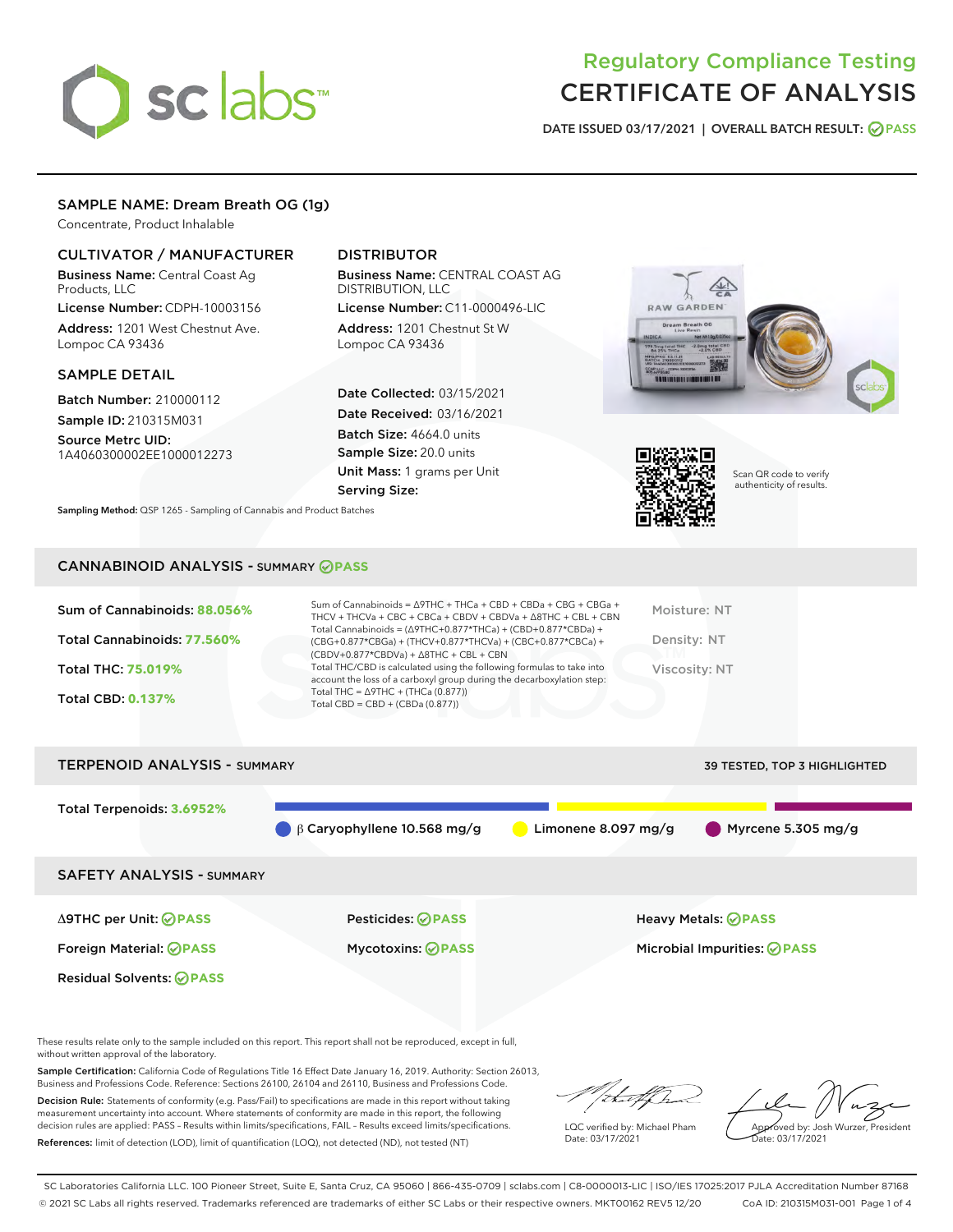



DREAM BREATH OG (1G) | DATE ISSUED 03/17/2021 | OVERALL BATCH RESULT: **○** PASS

#### CANNABINOID TEST RESULTS - 03/16/2021 2 PASS

Tested by high-performance liquid chromatography with diode-array detection (HPLC-DAD). **Method:** QSP 1157 - Analysis of Cannabinoids by HPLC-DAD

#### TOTAL CANNABINOIDS: **77.560%**

Total Cannabinoids (Total THC) + (Total CBD) + (Total CBG) + (Total THCV) + (Total CBC) + (Total CBDV) + ∆8THC + CBL + CBN

TOTAL THC: **75.019%** Total THC (∆9THC+0.877\*THCa)

TOTAL CBD: **0.137%**

Total CBD (CBD+0.877\*CBDa)

TOTAL CBG: 1.37% Total CBG (CBG+0.877\*CBGa)

TOTAL THCV: 0.517% Total THCV (THCV+0.877\*THCVa)

TOTAL CBC: 0.517% Total CBC (CBC+0.877\*CBCa)

TOTAL CBDV: ND Total CBDV (CBDV+0.877\*CBDVa)

| <b>COMPOUND</b>  | LOD/LOQ<br>(mg/g)          | <b>MEASUREMENT</b><br><b>UNCERTAINTY</b><br>(mg/g) | <b>RESULT</b><br>(mg/g) | <b>RESULT</b><br>(%) |
|------------------|----------------------------|----------------------------------------------------|-------------------------|----------------------|
| <b>THCa</b>      | 0.05/0.14                  | ±21.250                                            | 826.84                  | 82.684               |
| <b>A9THC</b>     | 0.06 / 0.26                | ±0.862                                             | 25.05                   | 2.505                |
| <b>CBGa</b>      | 0.1 / 0.2                  | ±0.67                                              | 12.8                    | 1.28                 |
| <b>THCVa</b>     | 0.07/0.20                  | ±0.281                                             | 5.90                    | 0.590                |
| <b>CBCa</b>      | 0.07 / 0.28                | ±0.289                                             | 5.90                    | 0.590                |
| <b>CBG</b>       | 0.06/0.19                  | ±0.099                                             | 2.51                    | 0.251                |
| <b>CBDa</b>      | 0.02/0.19                  | ±0.046                                             | 1.56                    | 0.156                |
| $\triangle$ 8THC | 0.1/0.4                    | N/A                                                | <b>ND</b>               | <b>ND</b>            |
| <b>THCV</b>      | 0.1 / 0.2                  | N/A                                                | <b>ND</b>               | <b>ND</b>            |
| <b>CBD</b>       | 0.07/0.29                  | N/A                                                | <b>ND</b>               | <b>ND</b>            |
| <b>CBDV</b>      | 0.04 / 0.15                | N/A                                                | <b>ND</b>               | <b>ND</b>            |
| <b>CBDVa</b>     | 0.03/0.53                  | N/A                                                | <b>ND</b>               | <b>ND</b>            |
| <b>CBL</b>       | 0.06 / 0.24                | N/A                                                | <b>ND</b>               | <b>ND</b>            |
| <b>CBN</b>       | 0.1 / 0.3                  | N/A                                                | <b>ND</b>               | <b>ND</b>            |
| <b>CBC</b>       | 0.2 / 0.5                  | N/A                                                | <b>ND</b>               | <b>ND</b>            |
|                  | <b>SUM OF CANNABINOIDS</b> |                                                    | 880.56 mg/g             | 88.056%              |

#### **UNIT MASS: 1 grams per Unit**

| ∆9THC per Unit                         | 1120 per-package limit | 25.05 mg/unit<br><b>PASS</b> |  |  |
|----------------------------------------|------------------------|------------------------------|--|--|
| <b>Total THC per Unit</b>              |                        | 750.19 mg/unit               |  |  |
| <b>CBD per Unit</b>                    |                        | <b>ND</b>                    |  |  |
| <b>Total CBD per Unit</b>              |                        | $1.37$ mg/unit               |  |  |
| <b>Sum of Cannabinoids</b><br>per Unit |                        | 880.56 mg/unit               |  |  |
| <b>Total Cannabinoids</b><br>per Unit  |                        | 775.60 mg/unit               |  |  |
| <b>MOISTURE TEST RESULT</b>            | DENSITY TEST RESULT    | <b>VISCOSITY TEST RESULT</b> |  |  |

**MOISTURE TEST RESULT**

Not Tested

Not Tested

Not Tested

#### TERPENOID TEST RESULTS - 03/17/2021

Terpene analysis utilizing gas chromatography-flame ionization detection (GC-FID). **Method:** QSP 1192 - Analysis of Terpenoids by GC-FID

| <b>COMPOUND</b>         | LOD/LOQ<br>(mg/g) | <b>MEASUREMENT</b><br><b>UNCERTAINTY</b><br>(mg/g) | <b>RESULT</b><br>(mg/g)                         | <b>RESULT</b><br>(%) |
|-------------------------|-------------------|----------------------------------------------------|-------------------------------------------------|----------------------|
| $\beta$ Caryophyllene   | 0.004 / 0.012     | ±0.3762                                            | 10.568                                          | 1.0568               |
| Limonene                | 0.005 / 0.016     | ±0.1158                                            | 8.097                                           | 0.8097               |
| <b>Myrcene</b>          | 0.008 / 0.025     | ±0.0684                                            | 5.305                                           | 0.5305               |
| $\alpha$ Humulene       | 0.009 / 0.029     | ±0.1304                                            | 4.063                                           | 0.4063               |
| $\alpha$ Bisabolol      | 0.008 / 0.026     | ±0.0742                                            | 1.389                                           | 0.1389               |
| Linalool                | 0.009 / 0.032     | ±0.0423                                            | 1.112                                           | 0.1112               |
| $\beta$ Pinene          | 0.004 / 0.014     | ±0.0126                                            | 1.096                                           | 0.1096               |
| <b>Terpineol</b>        | 0.016 / 0.055     | ±0.0647                                            | 1.054                                           | 0.1054               |
| Fenchol                 | 0.010 / 0.034     | ±0.0372                                            | 0.962                                           | 0.0962               |
| $\alpha$ Pinene         | 0.005 / 0.017     | ±0.0077                                            | 0.896                                           | 0.0896               |
| Ocimene                 | 0.011 / 0.038     | ±0.0211                                            | 0.656                                           | 0.0656               |
| Terpinolene             | 0.008 / 0.026     | ±0.0088                                            | 0.427                                           | 0.0427               |
| trans-β-Farnesene       | 0.008 / 0.025     | ±0.0142                                            | 0.401                                           | 0.0401               |
| Borneol                 | 0.005 / 0.016     | ±0.0096                                            | 0.228                                           | 0.0228               |
| Caryophyllene<br>Oxide  | 0.010 / 0.033     | ±0.0080                                            | 0.175                                           | 0.0175               |
| Camphene                | 0.005 / 0.015     | ±0.0015                                            | 0.128                                           | 0.0128               |
| Geraniol                | 0.002 / 0.007     | ±0.0053                                            | 0.121                                           | 0.0121               |
| Guaiol                  | 0.009 / 0.030     | ±0.0057                                            | 0.120                                           | 0.0120               |
| Fenchone                | 0.009 / 0.028     | ±0.0018                                            | 0.063                                           | 0.0063               |
| <b>Geranyl Acetate</b>  | 0.004 / 0.014     | ±0.0017                                            | 0.040                                           | 0.0040               |
| Sabinene Hydrate        | 0.006 / 0.022     | ±0.0013                                            | 0.033                                           | 0.0033               |
| $\gamma$ Terpinene      | 0.006 / 0.018     | ±0.0003                                            | 0.018                                           | 0.0018               |
| $\alpha$ Phellandrene   | 0.006 / 0.020     | N/A                                                | <loq< th=""><th><loq< th=""></loq<></th></loq<> | <loq< th=""></loq<>  |
| 3 Carene                | 0.005 / 0.018     | N/A                                                | <loq< th=""><th><loq< th=""></loq<></th></loq<> | <loq< th=""></loq<>  |
| $\alpha$ Terpinene      | 0.005 / 0.017     | N/A                                                | <loq< th=""><th><loq< th=""></loq<></th></loq<> | <loq< th=""></loq<>  |
| Eucalyptol              | 0.006 / 0.018     | N/A                                                | <loq< th=""><th><loq< th=""></loq<></th></loq<> | <loq< th=""></loq<>  |
| Nerol                   | 0.003 / 0.011     | N/A                                                | <loq< th=""><th><loq< th=""></loq<></th></loq<> | <loq< th=""></loq<>  |
| Citronellol             | 0.003 / 0.010     | N/A                                                | <loq< th=""><th><loq< th=""></loq<></th></loq<> | <loq< th=""></loq<>  |
| Sabinene                | 0.004 / 0.014     | N/A                                                | ND                                              | <b>ND</b>            |
| p-Cymene                | 0.005 / 0.016     | N/A                                                | <b>ND</b>                                       | <b>ND</b>            |
| (-)-Isopulegol          | 0.005 / 0.016     | N/A                                                | ND                                              | ND                   |
| Camphor                 | 0.006 / 0.019     | N/A                                                | ND                                              | ND                   |
| Isoborneol              | 0.004 / 0.012     | N/A                                                | <b>ND</b>                                       | ND                   |
| Menthol                 | 0.008 / 0.025     | N/A                                                | <b>ND</b>                                       | <b>ND</b>            |
| R-(+)-Pulegone          | 0.003 / 0.011     | N/A                                                | ND                                              | ND                   |
| $\alpha$ Cedrene        | 0.005 / 0.016     | N/A                                                | <b>ND</b>                                       | ND                   |
| Valencene               | 0.009 / 0.030     | N/A                                                | <b>ND</b>                                       | <b>ND</b>            |
| Nerolidol               | 0.009 / 0.028     | N/A                                                | ND                                              | ND                   |
| Cedrol                  | 0.008 / 0.027     | N/A                                                | <b>ND</b>                                       | ND                   |
| <b>TOTAL TERPENOIDS</b> |                   |                                                    | 36.952 mg/g                                     | 3.6952%              |

SC Laboratories California LLC. 100 Pioneer Street, Suite E, Santa Cruz, CA 95060 | 866-435-0709 | sclabs.com | C8-0000013-LIC | ISO/IES 17025:2017 PJLA Accreditation Number 87168 © 2021 SC Labs all rights reserved. Trademarks referenced are trademarks of either SC Labs or their respective owners. MKT00162 REV5 12/20 CoA ID: 210315M031-001 Page 2 of 4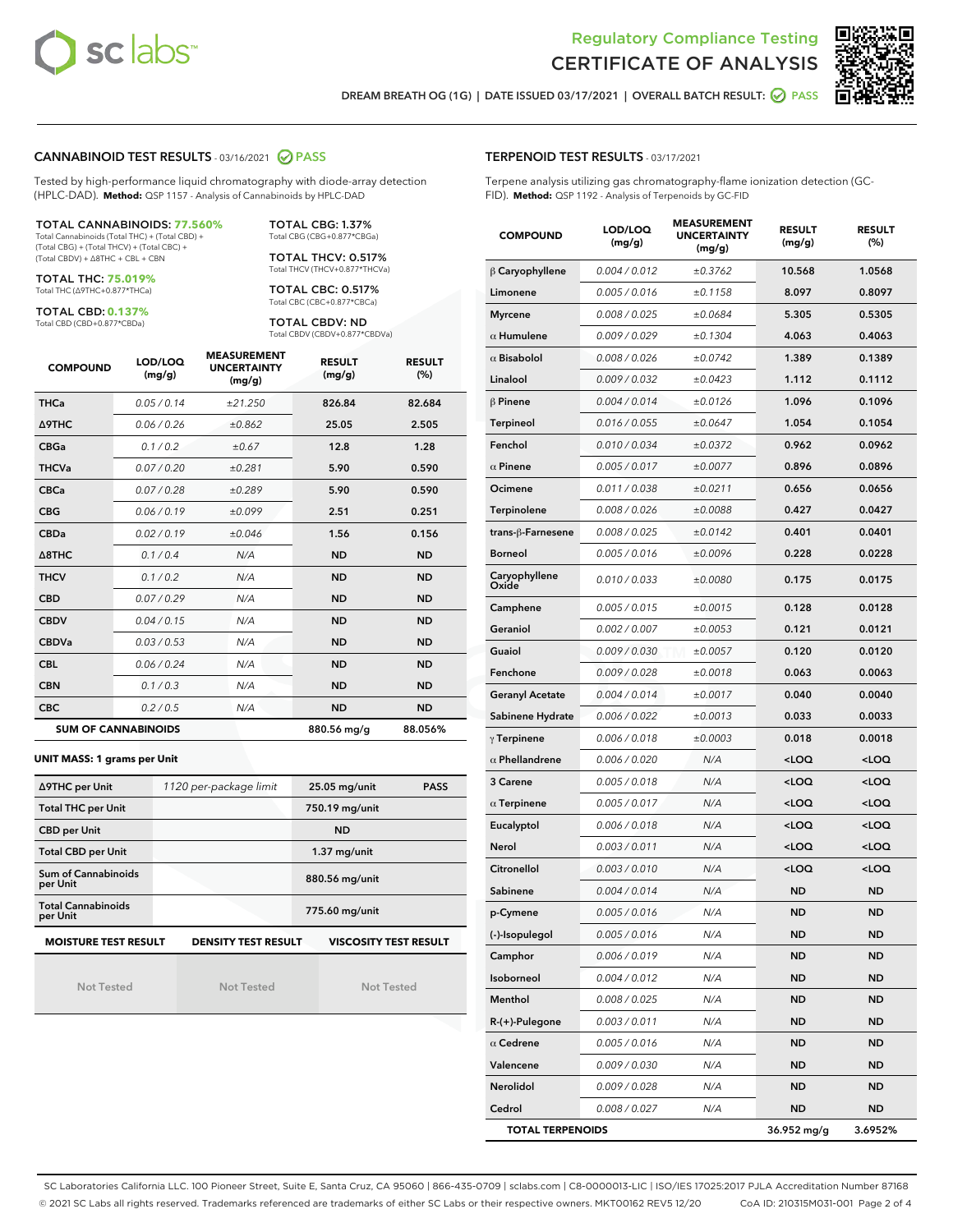



DREAM BREATH OG (1G) | DATE ISSUED 03/17/2021 | OVERALL BATCH RESULT: ☑ PASS

# CATEGORY 1 PESTICIDE TEST RESULTS - 03/17/2021 @ PASS

Pesticide and plant growth regulator analysis utilizing high-performance liquid chromatography-mass spectrometry (HPLC-MS) or gas chromatography-mass spectrometry (GC-MS). \*GC-MS utilized where indicated. **Method:** QSP 1212 - Analysis of Pesticides and Mycotoxins by LC-MS or QSP 1213 - Analysis of Pesticides by GC-MS

| <b>COMPOUND</b>             | LOD/LOQ<br>$(\mu g/g)$ | <b>ACTION</b><br><b>LIMIT</b><br>$(\mu g/g)$ | <b>MEASUREMENT</b><br><b>UNCERTAINTY</b><br>$(\mu g/g)$ | <b>RESULT</b><br>$(\mu g/g)$ | <b>RESULT</b> |
|-----------------------------|------------------------|----------------------------------------------|---------------------------------------------------------|------------------------------|---------------|
| Aldicarb                    | 0.03 / 0.08            | $\ge$ LOD                                    | N/A                                                     | <b>ND</b>                    | <b>PASS</b>   |
| Carbofuran                  | 0.02/0.05              | $>$ LOD                                      | N/A                                                     | <b>ND</b>                    | <b>PASS</b>   |
| Chlordane*                  | 0.03 / 0.08            | $\ge$ LOD                                    | N/A                                                     | <b>ND</b>                    | <b>PASS</b>   |
| Chlorfenapyr*               | 0.03/0.10              | $\ge$ LOD                                    | N/A                                                     | <b>ND</b>                    | <b>PASS</b>   |
| Chlorpyrifos                | 0.02 / 0.06            | $\ge$ LOD                                    | N/A                                                     | <b>ND</b>                    | <b>PASS</b>   |
| Coumaphos                   | 0.02/0.07              | $>$ LOD                                      | N/A                                                     | <b>ND</b>                    | <b>PASS</b>   |
| <b>Daminozide</b>           | 0.02 / 0.07            | $\ge$ LOD                                    | N/A                                                     | <b>ND</b>                    | <b>PASS</b>   |
| <b>DDVP</b><br>(Dichlorvos) | 0.03/0.09              | $\ge$ LOD                                    | N/A                                                     | <b>ND</b>                    | <b>PASS</b>   |
| <b>Dimethoate</b>           | 0.03/0.08              | $\ge$ LOD                                    | N/A                                                     | <b>ND</b>                    | <b>PASS</b>   |
| Ethoprop(hos)               | 0.03/0.10              | $\ge$ LOD                                    | N/A                                                     | <b>ND</b>                    | <b>PASS</b>   |
| Etofenprox                  | 0.02 / 0.06            | $>$ LOD                                      | N/A                                                     | <b>ND</b>                    | <b>PASS</b>   |
| Fenoxycarb                  | 0.03/0.08              | $\ge$ LOD                                    | N/A                                                     | <b>ND</b>                    | <b>PASS</b>   |
| Fipronil                    | 0.03/0.08              | $>$ LOD                                      | N/A                                                     | <b>ND</b>                    | <b>PASS</b>   |
| Imazalil                    | 0.02 / 0.06            | $\ge$ LOD                                    | N/A                                                     | <b>ND</b>                    | <b>PASS</b>   |
| Methiocarb                  | 0.02 / 0.07            | $\ge$ LOD                                    | N/A                                                     | <b>ND</b>                    | <b>PASS</b>   |
| Methyl<br>parathion         | 0.03/0.10              | $>$ LOD                                      | N/A                                                     | <b>ND</b>                    | <b>PASS</b>   |
| <b>Mevinphos</b>            | 0.03/0.09              | $>$ LOD                                      | N/A                                                     | <b>ND</b>                    | <b>PASS</b>   |
| Paclobutrazol               | 0.02 / 0.05            | $\ge$ LOD                                    | N/A                                                     | <b>ND</b>                    | <b>PASS</b>   |
| Propoxur                    | 0.03/0.09              | $>$ LOD                                      | N/A                                                     | <b>ND</b>                    | <b>PASS</b>   |
| Spiroxamine                 | 0.03 / 0.08            | $\ge$ LOD                                    | N/A                                                     | <b>ND</b>                    | <b>PASS</b>   |
| Thiacloprid                 | 0.03/0.10              | $\ge$ LOD                                    | N/A                                                     | <b>ND</b>                    | <b>PASS</b>   |

#### CATEGORY 2 PESTICIDE TEST RESULTS - 03/17/2021 @ PASS

| <b>COMPOUND</b>   | LOD/LOQ<br>$(\mu g/g)$ | <b>ACTION</b><br><b>LIMIT</b><br>$(\mu g/g)$ | <b>MEASUREMENT</b><br><b>UNCERTAINTY</b><br>$(\mu g/g)$ | <b>RESULT</b><br>$(\mu g/g)$ | <b>RESULT</b> |
|-------------------|------------------------|----------------------------------------------|---------------------------------------------------------|------------------------------|---------------|
| Abamectin         | 0.03/0.10              | 0.1                                          | N/A                                                     | <b>ND</b>                    | <b>PASS</b>   |
| Acephate          | 0.02/0.07              | 0.1                                          | N/A                                                     | <b>ND</b>                    | <b>PASS</b>   |
| Acequinocyl       | 0.02/0.07              | 0.1                                          | N/A                                                     | <b>ND</b>                    | <b>PASS</b>   |
| Acetamiprid       | 0.02/0.05              | 0.1                                          | N/A                                                     | <b>ND</b>                    | <b>PASS</b>   |
| Azoxystrobin      | 0.02/0.07              | 0.1                                          | N/A                                                     | <b>ND</b>                    | <b>PASS</b>   |
| <b>Bifenazate</b> | 0.01/0.04              | 0.1                                          | N/A                                                     | <b>ND</b>                    | <b>PASS</b>   |
| <b>Bifenthrin</b> | 0.02/0.05              | 3                                            | N/A                                                     | <b>ND</b>                    | <b>PASS</b>   |
| <b>Boscalid</b>   | 0.03/0.09              | 0.1                                          | N/A                                                     | <b>ND</b>                    | <b>PASS</b>   |

| <b>CATEGORY 2 PESTICIDE TEST RESULTS</b> - 03/17/2021 continued |
|-----------------------------------------------------------------|
|-----------------------------------------------------------------|

| <b>COMPOUND</b>               | LOD/LOQ<br>(µg/g) | <b>ACTION</b><br>LIMIT<br>(µg/g) | <b>MEASUREMENT</b><br><b>UNCERTAINTY</b><br>(µg/g) | <b>RESULT</b><br>(µg/g) | <b>RESULT</b> |
|-------------------------------|-------------------|----------------------------------|----------------------------------------------------|-------------------------|---------------|
| Captan                        | 0.19 / 0.57       | 0.7                              | N/A                                                | <b>ND</b>               | <b>PASS</b>   |
| Carbaryl                      | 0.02 / 0.06       | 0.5                              | N/A                                                | <b>ND</b>               | <b>PASS</b>   |
| Chlorantranilip-<br>role      | 0.04 / 0.12       | 10                               | N/A                                                | <b>ND</b>               | <b>PASS</b>   |
| Clofentezine                  | 0.03 / 0.09       | 0.1                              | N/A                                                | <b>ND</b>               | <b>PASS</b>   |
| Cyfluthrin                    | 0.12 / 0.38       | 2                                | N/A                                                | ND                      | <b>PASS</b>   |
| Cypermethrin                  | 0.11/0.32         | 1                                | N/A                                                | ND                      | <b>PASS</b>   |
| <b>Diazinon</b>               | 0.02 / 0.05       | 0.1                              | N/A                                                | <b>ND</b>               | <b>PASS</b>   |
| Dimethomorph                  | 0.03 / 0.09       | 2                                | N/A                                                | ND                      | <b>PASS</b>   |
| Etoxazole                     | 0.02 / 0.06       | 0.1                              | N/A                                                | ND                      | <b>PASS</b>   |
| Fenhexamid                    | 0.03/0.09         | 0.1                              | N/A                                                | <b>ND</b>               | <b>PASS</b>   |
| Fenpyroximate                 | 0.02 / 0.06       | 0.1                              | N/A                                                | ND                      | <b>PASS</b>   |
| Flonicamid                    | 0.03 / 0.10       | 0.1                              | N/A                                                | ND                      | <b>PASS</b>   |
| Fludioxonil                   | 0.03/0.10         | 0.1                              | N/A                                                | <b>ND</b>               | PASS          |
| Hexythiazox                   | 0.02 / 0.07       | 0.1                              | N/A                                                | ND                      | <b>PASS</b>   |
| Imidacloprid                  | 0.04 / 0.11       | 5                                | N/A                                                | ND                      | <b>PASS</b>   |
| Kresoxim-methyl               | 0.02 / 0.07       | 0.1                              | N/A                                                | <b>ND</b>               | <b>PASS</b>   |
| <b>Malathion</b>              | 0.03/0.09         | 0.5                              | N/A                                                | ND                      | <b>PASS</b>   |
| Metalaxyl                     | 0.02 / 0.07       | 2                                | N/A                                                | ND                      | <b>PASS</b>   |
| Methomyl                      | 0.03/0.10         | 1                                | N/A                                                | <b>ND</b>               | PASS          |
| Myclobutanil                  | 0.03 / 0.09       | 0.1                              | N/A                                                | ND                      | <b>PASS</b>   |
| Naled                         | 0.02 / 0.07       | 0.1                              | N/A                                                | ND                      | PASS          |
| Oxamyl                        | 0.04 / 0.11       | 0.5                              | N/A                                                | <b>ND</b>               | PASS          |
| Pentachloronitro-<br>benzene* | 0.03 / 0.09       | 0.1                              | N/A                                                | ND                      | PASS          |
| Permethrin                    | 0.04 / 0.12       | 0.5                              | N/A                                                | ND                      | <b>PASS</b>   |
| Phosmet                       | 0.03/0.10         | 0.1                              | N/A                                                | <b>ND</b>               | <b>PASS</b>   |
| Piperonylbu-<br>toxide        | 0.02 / 0.07       | 3                                | N/A                                                | ND                      | <b>PASS</b>   |
| Prallethrin                   | 0.03 / 0.08       | 0.1                              | N/A                                                | ND                      | <b>PASS</b>   |
| Propiconazole                 | 0.02 / 0.07       | 0.1                              | N/A                                                | ND                      | <b>PASS</b>   |
| Pyrethrins                    | 0.04 / 0.12       | 0.5                              | N/A                                                | ND                      | PASS          |
| Pyridaben                     | 0.02 / 0.07       | 0.1                              | N/A                                                | ND                      | PASS          |
| Spinetoram                    | 0.02 / 0.07       | 0.1                              | N/A                                                | ND                      | <b>PASS</b>   |
| Spinosad                      | 0.02 / 0.07       | 0.1                              | N/A                                                | ND                      | <b>PASS</b>   |
| Spiromesifen                  | 0.02 / 0.05       | 0.1                              | N/A                                                | ND                      | <b>PASS</b>   |
| Spirotetramat                 | 0.02 / 0.06       | 0.1                              | N/A                                                | <b>ND</b>               | <b>PASS</b>   |
| Tebuconazole                  | 0.02 / 0.07       | 0.1                              | N/A                                                | ND                      | <b>PASS</b>   |
| Thiamethoxam                  | 0.03 / 0.10       | 5                                | N/A                                                | <b>ND</b>               | <b>PASS</b>   |
| Trifloxystrobin               | 0.03 / 0.08       | 0.1                              | N/A                                                | ND                      | <b>PASS</b>   |